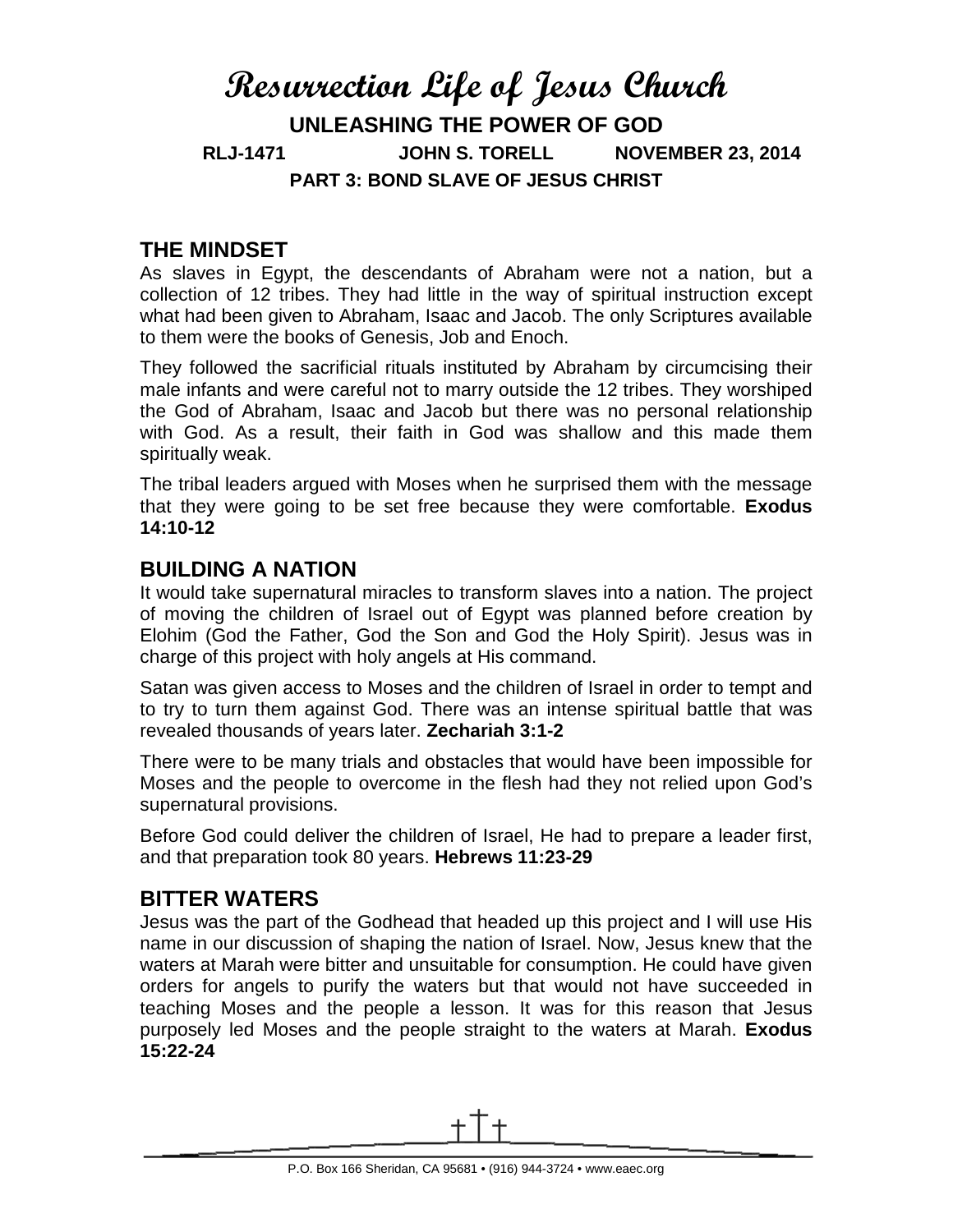The ten plagues laid upon the Egyptians and the parting of the Red Sea had not yet instilled faith in the children of Israel. They gave no thought to the promise given to Abraham of a future redeemer who would pay for the sins of mankind. They were only concerned with food, clothing and a comfortable life for their families.

Moses was forced to call out to Jesus, who responded with an order to throw a tree into the water to remove its bitterness. Imagine the obedience it took for Moses to follow these instructions, knowing that in the natural, a tree would not take away the water's bitterness.

Nevertheless, Jesus wanted Moses to participate with a token act and then had angels instantly convert the water from bitter to sweet. **verses 25**

Jesus then gave a mini teaching that none of the diseases which afflicted the Egyptians would be placed on the children of Israel if they made the decision to walk in obedience. **verse 26**

### **FROM THE PHYSICAL WORLD TO THE SPIRIT WORLD**

The food supplies carried from Egypt were depleted after 65 days. The children of Israel had consumed their farm animals and all the food supplies were gone. This was in accordance with God's plan since He wanted to strip the people of their independence and force them to depend upon the Lord instead of themselves. In reality, they had become slaves to Jesus, who intended to clean up their idolatry and sin in order to bring them into the Promised Land and bless them. **Exodus 16:1-3**

*Jesus never looks for independent people; He is looking for people who want to become dependent upon Him.* **Matthew 19:27-30**

Jesus had food that would supply the people with all the bread they needed. It was a supernatural program, where bread was manufactured in the spirit world and brought into the physical world. **Exodus 16:4-5**

Jesus supplied the meat from the physical world, but it was brought to the camp by supernatural power. **verses 7-26**

There will always be rebels that ignore clear instructions. **verses 27-30**

### **WATER**

Water became an important issue after the departure from Egypt and arrival into the wilderness. Each person would approximately need half a gallon of water per day for drinking and making food. The average gasoline tanker truck in the U.S. carries 10,000 gallons, meaning it would have taken 300 tanker trucks to supply the necessary water for the Israelites each day.

Jesus never told Moses beforehand how He was going to supply food and water in the wilderness; the only thing Moses could do was to cry out to God. **Exodus 17:1-7**